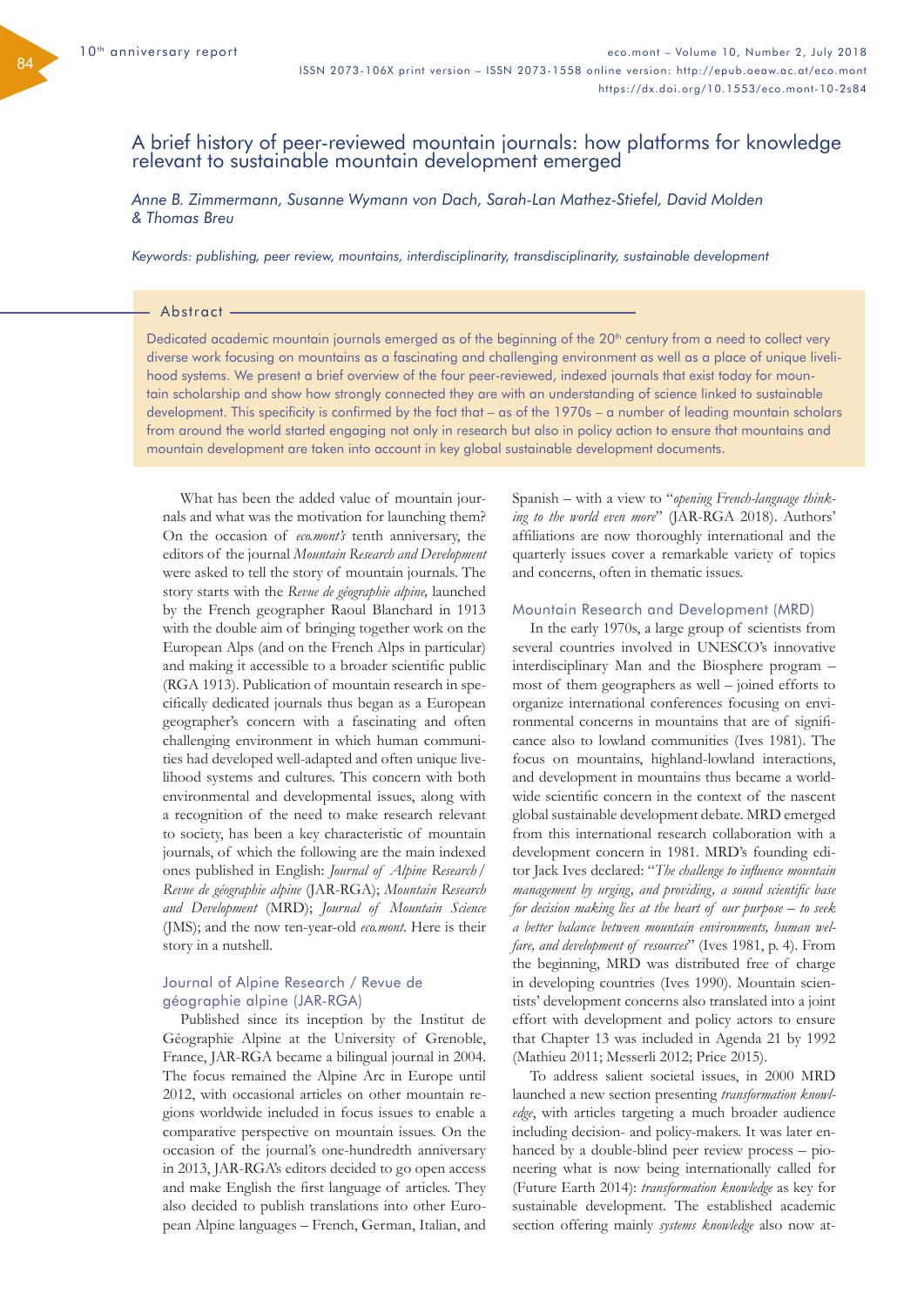tracted and supported more authors from the global South; and as of 2009, MRD went open access, as a means of making scientific knowledge and development debates entirely accessible to the South. In 2013, then-editors-in-chief Hans Hurni (CDE, University of Bern) and David Molden (ICIMOD) launched a third peer-reviewed section presenting *target knowledge* (Hurni et al. 2013). Thus, the journal now offered all three dimensions of knowledge for sustainable mountain development.

# eco.mont – Journal on Protected Mountain Areas Research and Management

The need for linking science and practice is also what drove the launching in 2008 of *eco.mont – Journal on Protected Mountain Areas Research and Management*, published open access twice a year. Representing a vibrant European scientific community concerned with the future of mountains, founding editors Axel Borsdorf (University of Innsbruck) and Günter Köck (Austrian Academy of Sciences) aimed to offer "*a platform specifically for scientists and practitioners working in and on protected mountain areas in Europe and overseas*", calling for papers from both the academic and practice communities. *eco. mont* has succeeded in publishing an impressively large number of articles despite the comparatively narrow definition of its scope – arguably a sign of the importance of mountains in efforts to achieve SDG 15 of the 2030 Agenda, i. e. to conserve our natural environment while offering new development options to humanity. This mountain journal thus also reveals a strong commitment to disseminating knowledge for sustainable mountain development, and to using adequate modes of enhancing this knowledge through rigorous review that takes into account interdisciplinary and transdisciplinary approaches (Borsdorf & Köck 2008).

## Journal of Mountain Science (JMS)

 Meanwhile, on the other side of the earth, in China, research on mountain environments and mountain development had obviously also become a strong concern. In 2004, JMS was launched by the Institute of Mountain Hazards and Environment, Chinese Academy of Sciences, with the explicit aim of enhancing international academic exchange on mountain research and integrating Chinese research into the global debate. The journal is not open access but subscriptions are supported in developing countries by the United Nations University. The journal started as a quarterly from 2004 until 2010, then published six issues a year until 2015, and since then has been appearing as a monthly journal. Its objective to publish research and technical papers on mountain environment, mountain ecology, mountain hazards, mountain resources, and mountain development, with a clear predominance of disciplinary papers, reveals a different understanding of science for sustainable development, with less emphasis on transdisciplinarity and transformative science than MRD and eco.mont.

It is thus obvious that sustainable mountain development matters to scientists worldwide. Clearly, English has become the *lingua franca* of their work – whether for better or for worse is not something to be debated here. This led several national and regional mountain research communities to decide to publish their work in English. The most recent case is that of the Russian journal *Sustainable Development in Mountain Territories*, launched by the North Caucasian Institute of Mining and Metallurgy (State Technological University) as a quarterly in 2009: it is now seeking ways of making key articles in Russian become available to an English-speaking audience, while also translating selected articles from MRD for its Russian scientific readership.

As a final note, in addition to consulting mountain journals (Table 1), readers looking for work relevant to mountains and mountain development will certainly also find articles in disciplinary journals explicitly or not explicitly devoted to mountains (Körner 2009; Sarmiento & Butler 2011). These journals have also been informing debates about mountain-specific challenges and dynamics. So what is the advantage of specific mountain journals? They bring together knowledge from different disciplines to strengthen the debate and the knowledge on mountain-specific challenges, also integrating the different views in one place. This integration and contextualization of knowledge is crucial for transformation towards sustainable development.

### References

Borsdorf, A. & G. Köck 2008. Editorial. *eco.mont* – *Journal on Protected Mountain Areas Research and Management* 1(1): 3–8.

Future Earth 2014. *Future Earth Strategic Research Agenda.* Paris.

Hurni, H., D. Molden, A. Zimmermann & S. Wymann von Dach 2013. MountainNotes becomes MountainAgenda: MRD's third peer-reviewed section. *Mountain Research and Development* 33(4): 362–363.

Ives, J.D. 1981. Editorial. *Mountain Research and Development* 1(1): 3–4.

Ives, J.D. 1990. Editorial. *Mountain Research and Development* 10(1): 1–1.

JAR-RGA [*Journal of Alpine Research / Revue de géographie alpine*] 2018. [Journal website]. [http://](http://journals.openedition.org/rga/) [journals.openedition.org/rga/](http://journals.openedition.org/rga/) (accessed 01/02/2018)

Körner, C. 2009. Global statistics of "mountain" and "alpine" research. *Mountain Research and Development* 29(1): 97–102.

Mathieu, J. 2011. The globalisation of perception. In: *The Third Dimension: A Comparative History of Mountains in the Modern Era*. Translated by K. Brun. Cambridge.

Messerli, B. 2012. Global change and the world's mountains. *Mountain Research and Development* 32(S1): S55–S63.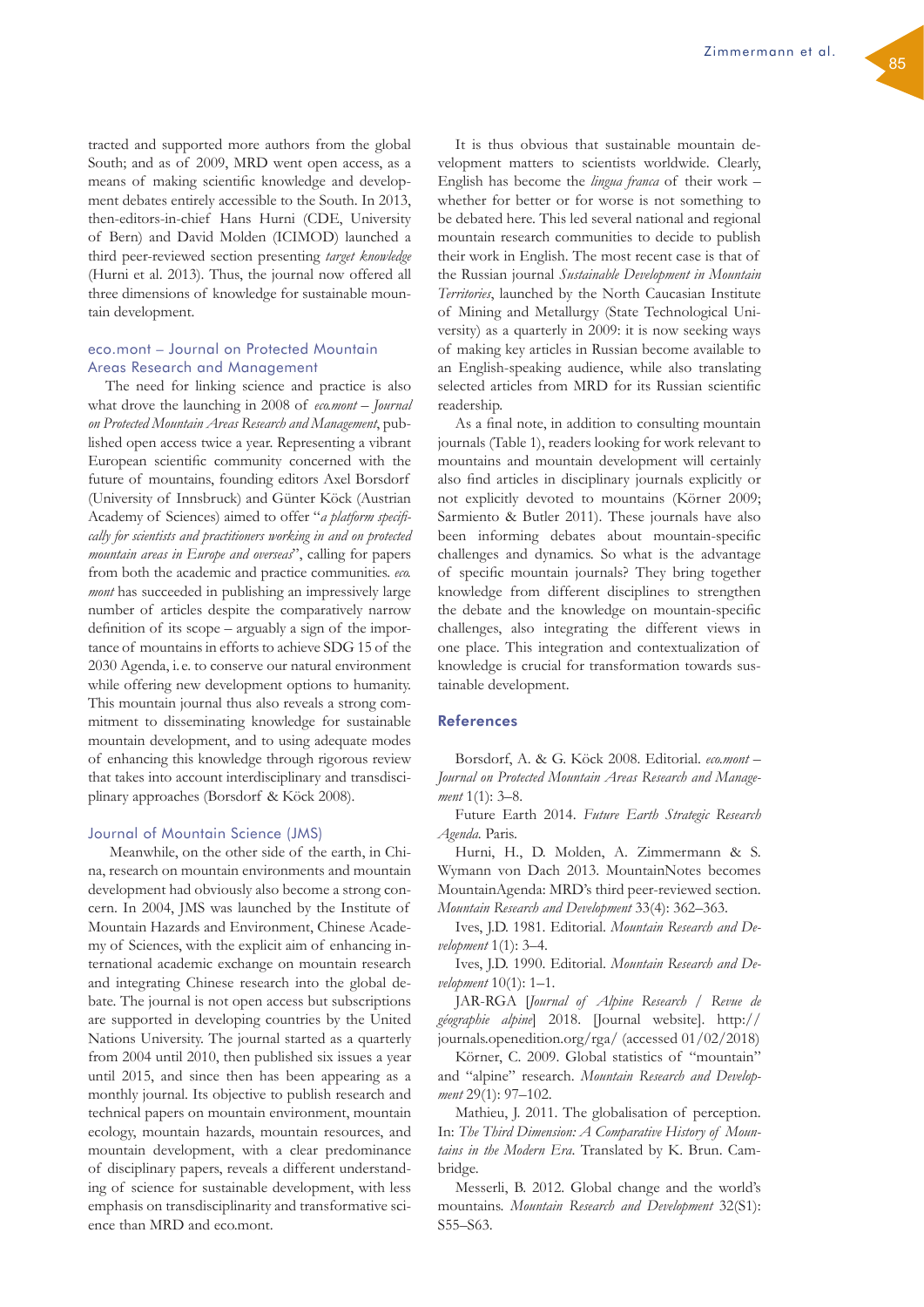Price, M.F. 2015. *Mountains: A Very Short Introduction.* Oxford, U.K..

RGA [Revue de géographie alpine] 2013. Préliminaire. *Recueil des travaux de l'Institut de géographie alpine [Revue de géographie alpine]* 1(1): 1–3. Available at: [http://www.persee.fr/doc/rga\\_0249-6178\\_1913\\_](http://www.persee.fr/doc/rga_0249-6178_1913_num_1_1_5573) [num\\_1\\_1\\_5573](http://www.persee.fr/doc/rga_0249-6178_1913_num_1_1_5573) (accessed on 10/02/2018.)

Sarmiento, F.O. & D.R. Butler 2011. Where do mountain geographers publish? *Mountain Research and Development* 31(1): 61–67.

# Authors

# Anne B. Zimmermann – corresponding author<sup>1</sup>

is MRD Associate Editor and senior research scientist at CDE, where she co-leads the Education for Sustainable Development cluster. Her research and teaching focuses on inter- and transdisciplinary approaches and on research and education for sustainable development. E-mail: [mrd-journal@cde.unibe.ch](mailto:mrd-journal%40cde.unibe.ch?subject=) 

#### Susanne Wymann von Dach<sup>1</sup>

a geographer by training, is senior research scientist at the Centre for Development and Environment (CDE) and MRD Associate Editor. Her research focuses on communication and innovation for, and transformation processes towards, sustainable mountain development.

#### Sarah-Lan Mathez-Stiefel<sup>1, 2</sup>

is senior research scientist at CDE, University of Bern, and researcher at the World Agroforestry Cen-

tre; she is also MRD Associate Editor. As an ethnobiologist and human geographer, her research focuses on the relationships between human societies and their natural environment.

### David Molden3

is the Director General of the International Centre for Integrated Mountain Development (ICIMOD), and MRD Editor-in-Chief. He specializes in water resources management and sustainable mountain development with an interest in transdisciplinary work to transform knowledge into impact.

### Thomas Breu<sup>1</sup>

is Professor of Sustainable Development and Director of the Centre for Development and Environment (CDE), University of Bern. He is also MRD Editor-in-Chief. He conducts research on the effects of globalization on natural resources and livelihoods in developing countries.

1Centre for Development and Environment (CDE), MRD Editorial Office, University of Bern, Hallerstrasse 10, 3012 Bern, Switzerland

2 World Agroforestry Centre (ICRAF), c/o CIP, av. La Molina 1895, P.O. Box 1558 Lima 12, Peru

3 International Centre for Integrated Mountain Development (ICIMOD), Kathmandu, Nepal